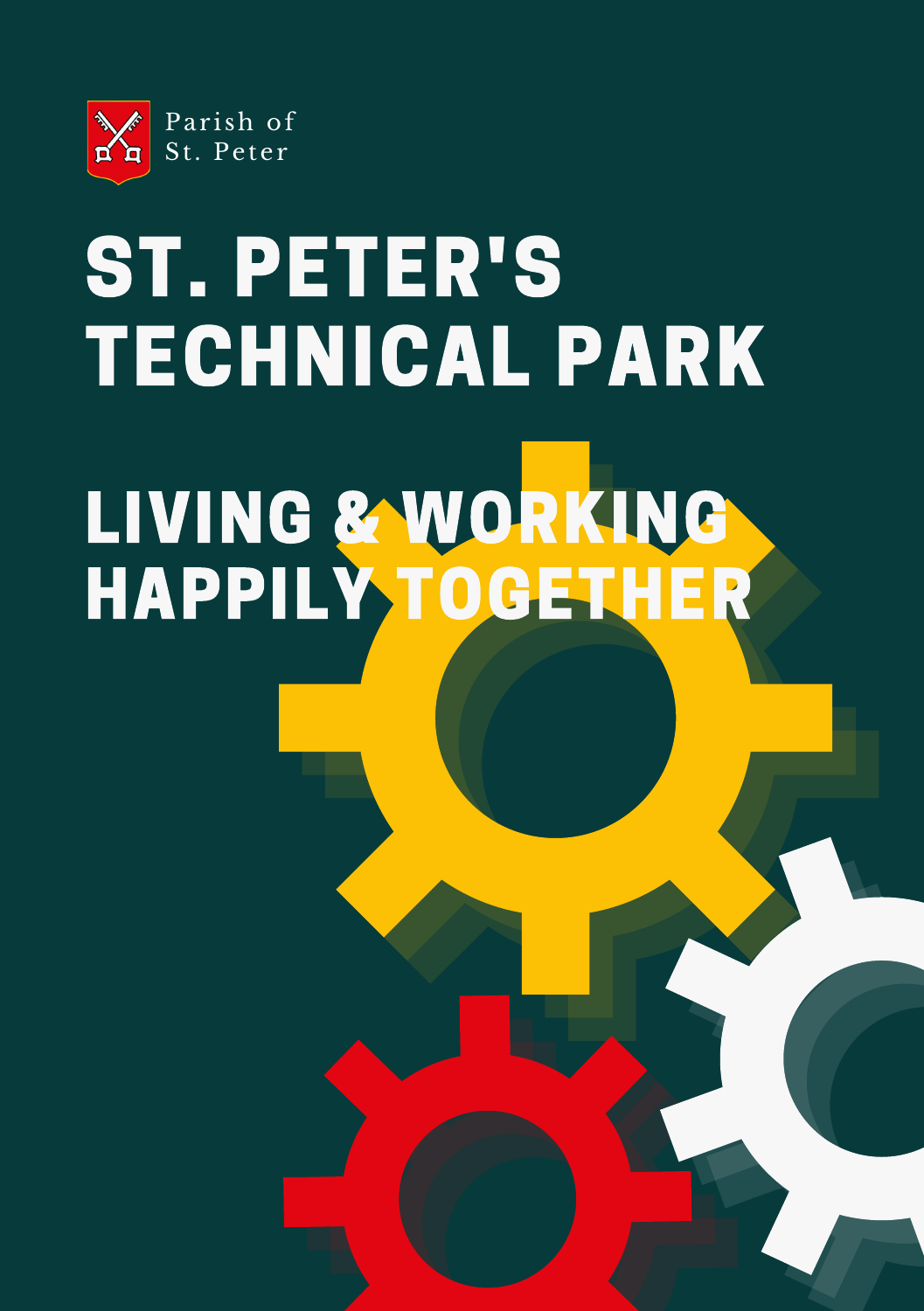#### This leaflet explains the St. Peter's Technical Park Resolution Framework and how you can use it.

The Resolution Framework is a simple process that aims to find solutions to issues that can arise when people live and work next to each other - as they do in St. Peter's.

The Resolution Framework exists for everyone who works at the technical park and those who live adjacent to it. The aim is to help residents to live and work happily together.

It is important that all residents, both private and commercial, are open to the process and willing to work with it.

# HOW IT WORKS

The Resolution Framework involves just three steps. Most of the time a quick chat is all that is needed to put things right. When that doesn't work, the framework outlines what to do next.



### STEP 01 – Try to resolve things yourself

Talking to someone who can help with your concern can be an easy and less stressful way to get your problem solved. Asking for a short meeting with them is a useful way to do this.



Prepare what you want to say so you remember everything, and don't say anything that you regret.



Have an idea of an appropriate solution and share responsibility for the problem.



Explain how the problem is affecting you to help the other person understand why this is important to you.



Be flexible. It is important that you are willing to listen and understand the other person's views.

If someone approaches you with a concern make sure you listen, communicate openly, and work together to find practical solutions.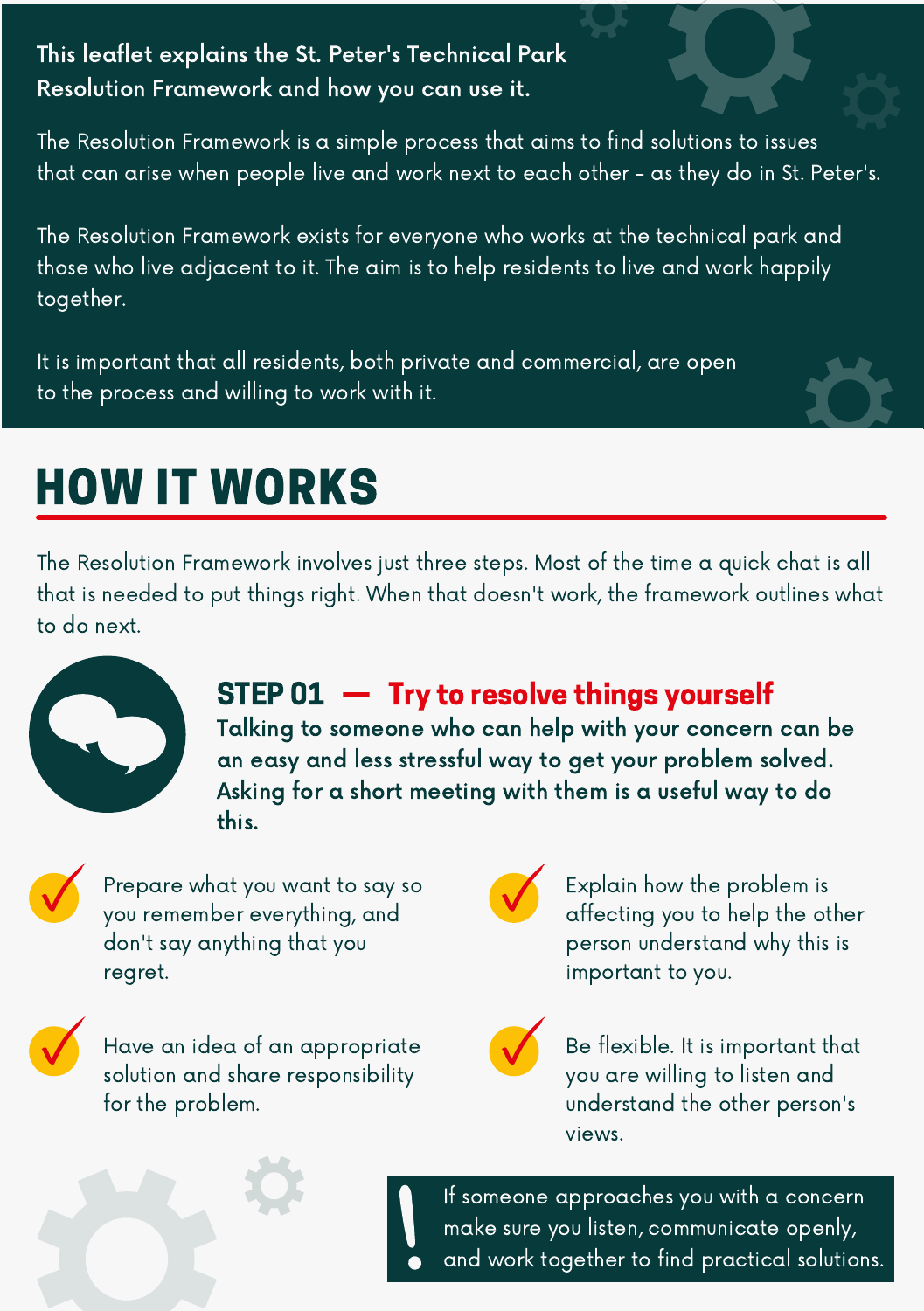

### STEP 02 — Ask for help from someone neutral

If an attempt to resolve things yourself hasn't worked, try to find someone neutral to help you. Asking someone to support both parties and facilitate a discussion between you can often help with finding a solution.

It is important to find someone that both parties are happy with - a neighbour or another park tenant.

The neutral party should be able to keep calm, reassure others, and listen to different points of view without making any judgements.

The neutral party is there to help you find a solution and reach an agreement. They aren't there to take sides, make a judgement or solve your problem for you.

If you're asked to act as a neutral party, encourage both parties to look at the problem together. This helps to find solutions.

### STEP 03 — Share your concern with the Parish

If steps one and two haven't worked, you may ask the Parish to consider your concern. You can do this by completing the St Peter's Technical Park Comment Form on the parish website.

Provide specifics. If you know dates, times, names it helps to include those details.

Describe the impact your concern is having on you as this helps to evaluate the scale of the issue and the level of priority it requires.

The Parish will review your submission and recommend what to do next.



Explain why steps one and two were unsuccessful. That information is useful for the review too.



Provide any relevant supporting documents using the upload tool on the comments form.